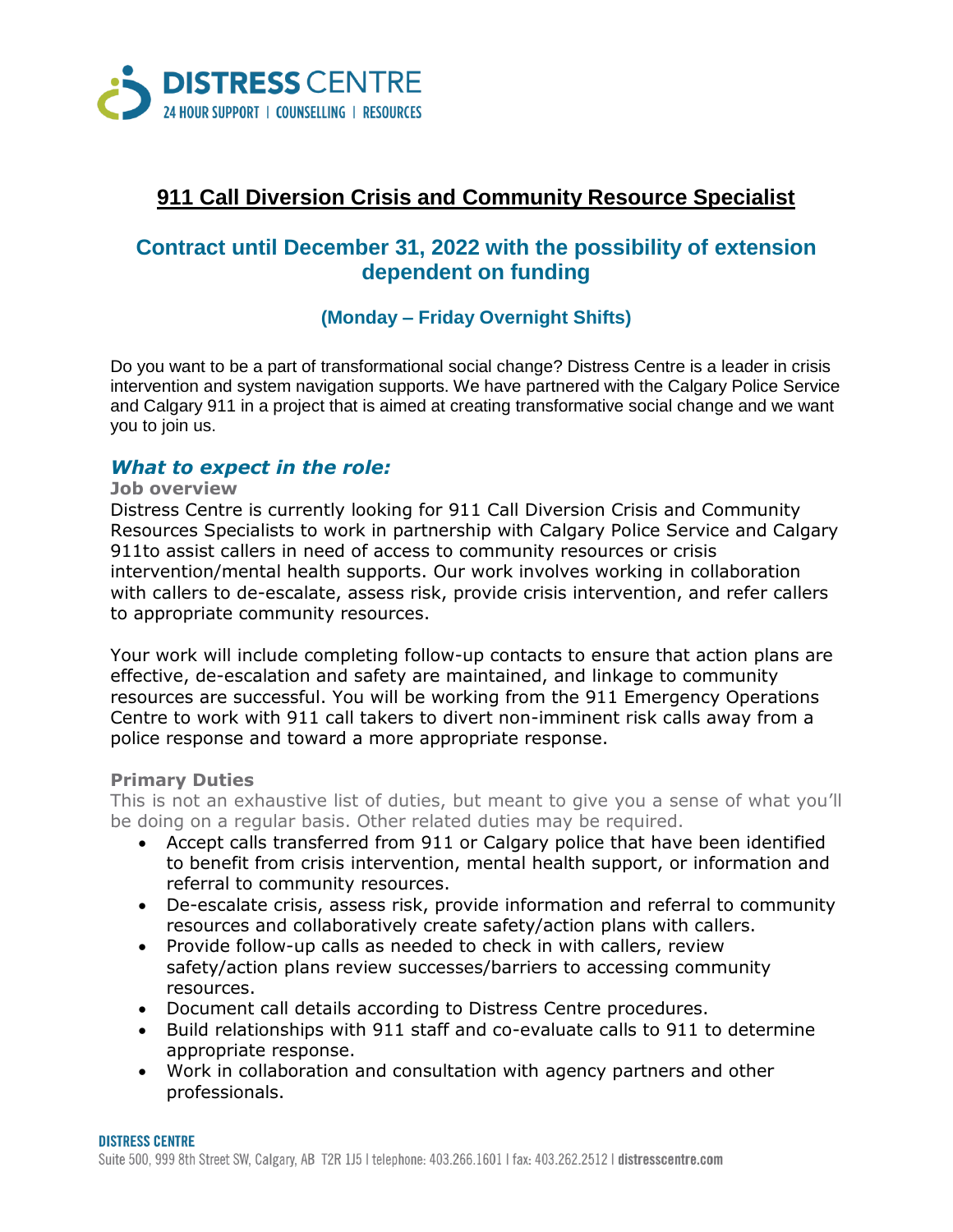

### **Hours of work and location**

Each shift is 8 hours in duration, overnight shifts start between 10pm and 11pm.

- Full-time staff work an average of 19 shifts per month on a specified rotation. Scheduled shifts will include either 4 or 5 shifts Monday through Friday.
- Part-time staff work an average of 11 shifts per month on a specified rotation. Scheduled shifts will include either 2 or 3 nights per week Friday through Sunday.

This position will be required to work onsite at the Whitehorn multipurpose building in the 911 Emergency Operations Centre.

### *What you bring to the role:*

**Qualifications/Experience**

- **Applicants will need to complete an enhanced security clearance**
- Diploma or degree in a human services field (such as psychology, social work, etc.)
- Naloxone training certification
- Gender-Based Analysis+ and Brain Story Certification are considered an asset
- Experience in telephone-based risk management, lethality assessment and crisis intervention are an asset
- External applicants will need to complete an in-house facilitated 3 week training program, as well as a set number of coaching shifts consisting of onthe-job learning and skill development

**Skills/Abilities:**

- Ability to effectively identify problems and offer appropriate resources and, referrals and information to assist the individual in resolving the crisis.
- Ability to communicate effectively with dignity and respect
- Ability to utilize basic Word and Excel documents
- Ability to navigate multiple computer systems
- Effective time management and organizational skills
- Demonstrated ability to work effectively as a team.
- Knowledge and/or work experience in case management, crisis intervention, addictions, domestic violence, suicide risk assessment and intervention, mental health, and/or youth issues.
- Ability to effectively identify problems and offer appropriate resources and, referrals and information to assist the individual in resolving the crisis.
- Experience in telephone-based risk management, lethality assessment and crisis intervention are an asset.
- Strong interpersonal and customer skills
- Exceptional decision-making skills including adaptability and assessment

#### **DISTRESS CENTRE**

Suite 500, 999 8th Street SW, Calgary, AB T2R 1J5 | telephone: 403.266.1601 | fax: 403.262.2512 | distresscentre.com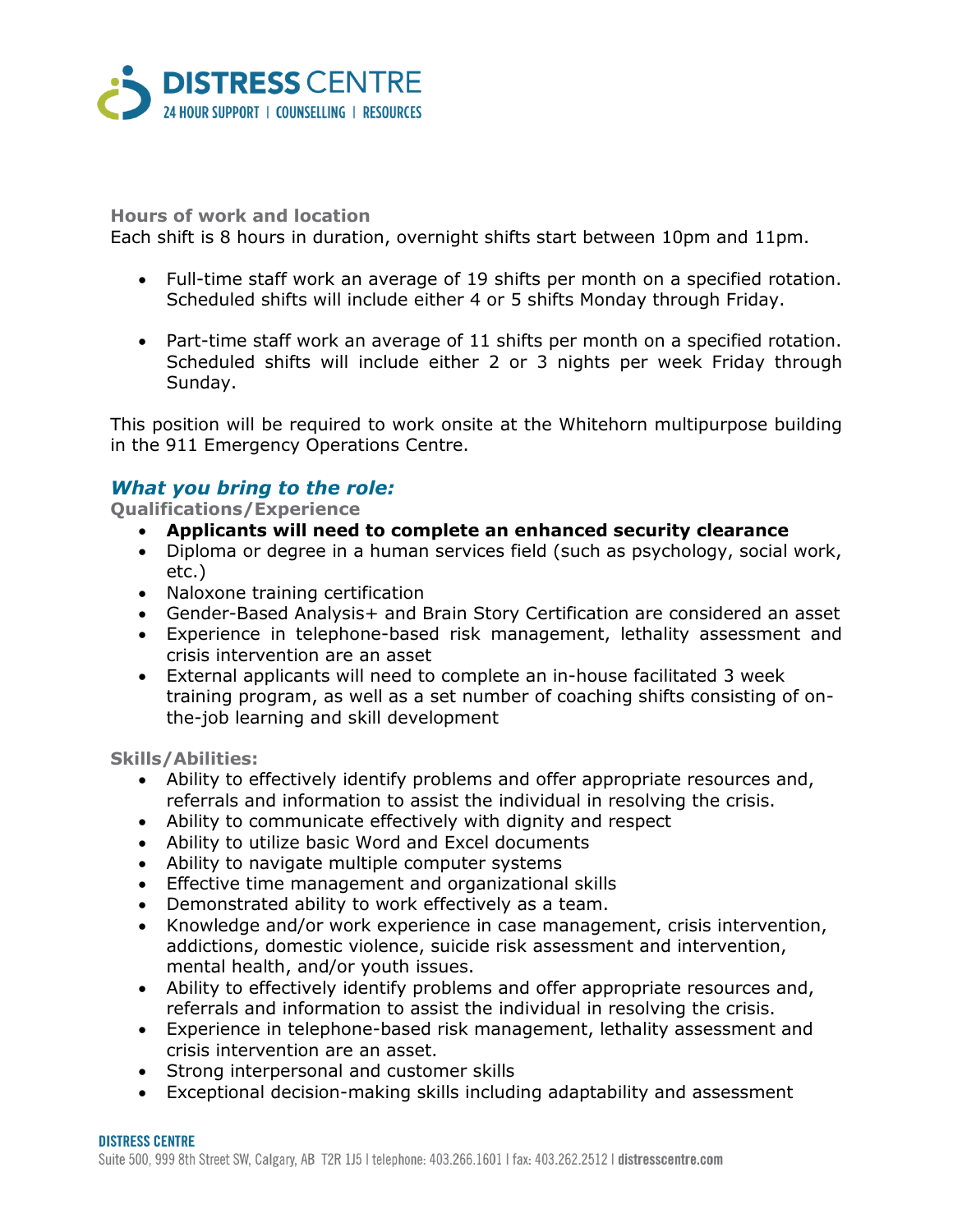

• Strong self-management and time management skills

### **Core Competencies:**

- **Client/Service Centred Work** you make clients the ultimate focus of our agency, team, and individual choices and actions.
- **Partnerships, Relationships, & Teamwork** you build and maintain productive, collaborative working relationships within and across groups, both internally and externally, to accomplish our common goals.
- **Growth Mindset/Learning** you actively identify new areas for learning and take advantage of opportunities to learn in whatever form they come. You apply your newly gained knowledge in your jobs and share these skills with others.
- **Communication** you clearly convey information and ideas through a variety of media in a way that engages the audience and helps them to understand and inviting dialogue and inciting action where appropriate.
- **Diversity, Equity & Inclusion** we build and sustain an inclusive work environment where all individuals are welcomed, supported, respected, and valued for their unique experiences, perspectives, talents, and contributions.
- **Change Management** you maintain your team and personal effectiveness when being impacted by changes within the organization.
- **Self-Management** you take responsibility for yourself and your actions.

### **Other Requirements:**

As a condition of employment, the successful candidate will be required to be fully vaccinated against COVID-19 and provide proof of their vaccination status in accordance with Distress Centre Calgary COVID-19 Immunization and Safety policy, unless accommodated based on a medical condition or other protected ground defined under the Alberta Human Rights Act.

### *What Distress Centre has to offer:*

- $\triangleright$  Opportunity to work for an organization that's making a difference in our community
- $\triangleright$  A great working environment with supportive colleagues
- $\triangleright$  Opportunities for learning and mentorship, including paid development days and a staff development fund
- $\triangleright$  Competitive salary
- $\triangleright$  Benefits that include a matching RRSP program
- $\triangleright$  Vacation time starting at 3 weeks

### *How to apply:*

If this sounds like a great match for you, please send your cover letter and resume by email to: [hr@distresscentre.com](mailto:hr@distresscentre.com) and reference **911 Call Diversion Specialist** in the subject line.